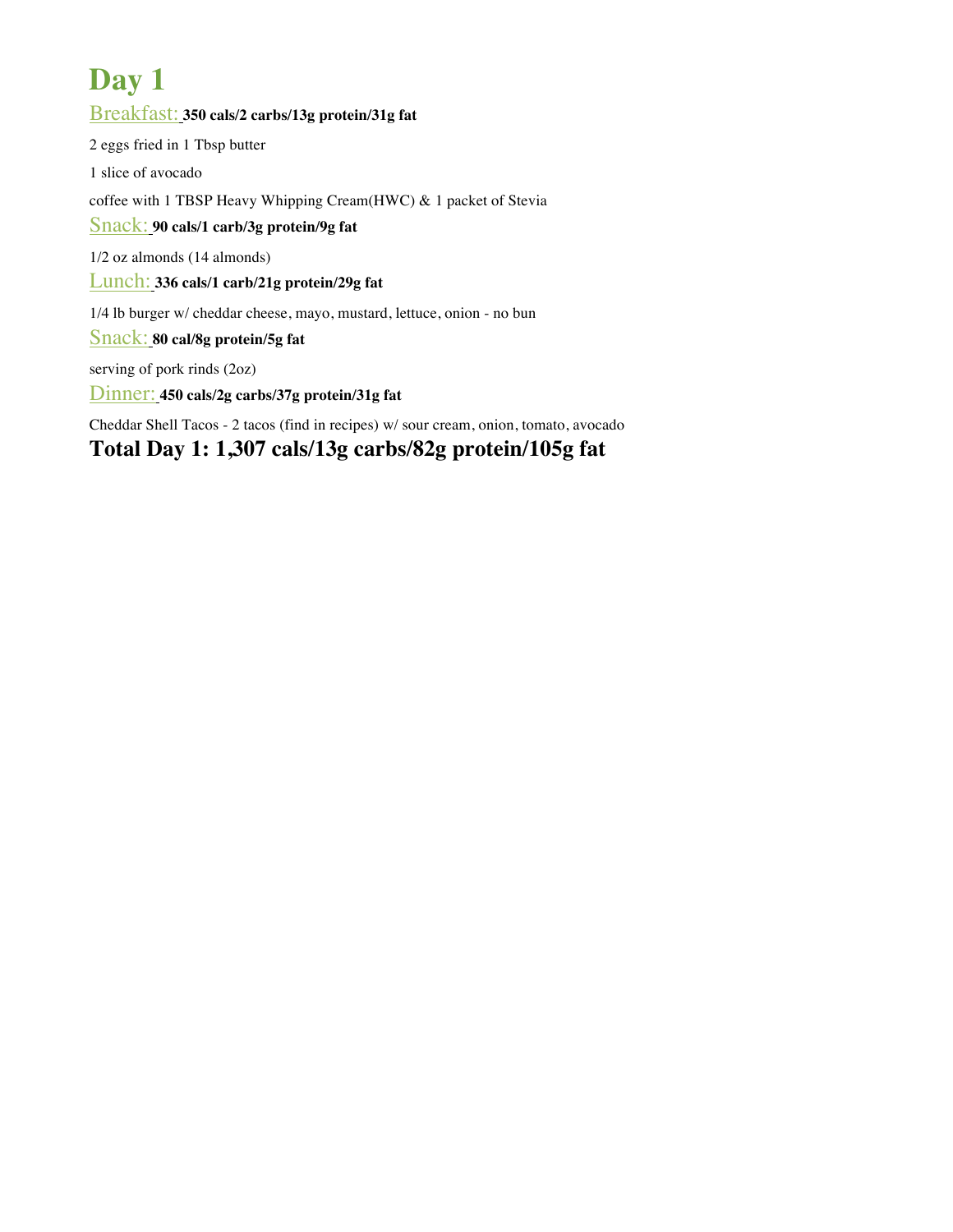Breakfast: **506 cals/3 carbs/17g protein/46g fat** Breakfast sandwhich : 90 second bread (see recipes) 1 fried egg 1 strip bacon coffee with 1 TBSP Heavy Whipping Cream(HWC) & 1 packet of Stevia Snack: **82 cals/3 carb/14g protein/1g fat** 1/2 C cottage cheese Lunch: **348 cals/3 carb/32g protein/22g fat** taco salad from leftovers - lettuce, beef, cheddar, sour cream, hot sauce Snack:**140 cal/1g carb/27g protein/9g fat** slice of muenster cheese, 4 slices deli ham Dinner: **344 cals/3g carbs/36g protein/20g fat** Mozzarella Meatball Bake (see recipes) - 3 meatballs

**Total Day 2: 1420 cals/13g carbs/162g protein/98g fat**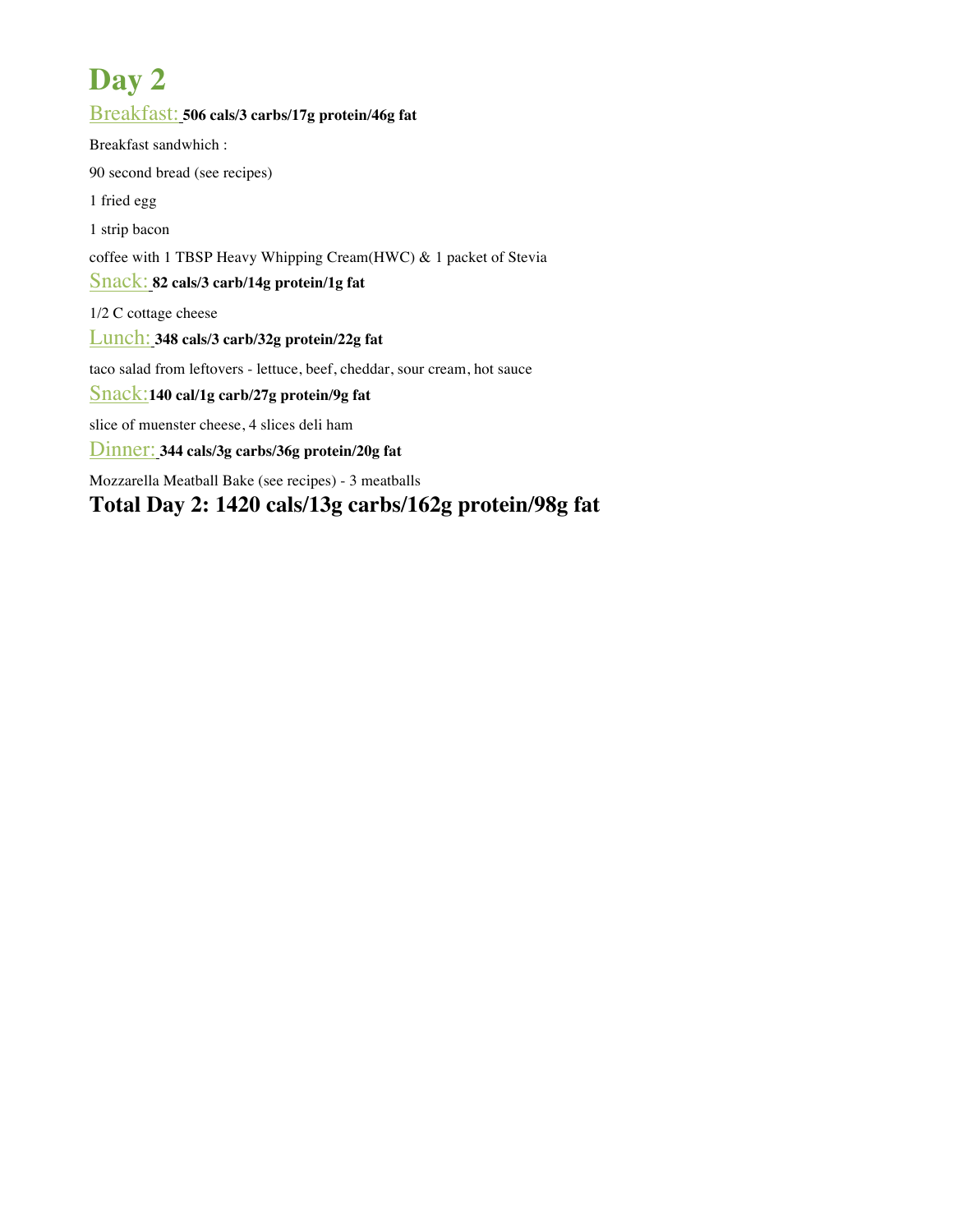Breakfast: 185 **cals/1 carbs/13g protein/14g fat** 1 eggs scrambled in butter w/ 2 tbsp salsa coffee with 1 TBSP Heavy Whipping Cream(HWC) & 1 packet of Stevia Snack: **122 cals/9g protein/10g fat** 2 babybel cheese wheels Lunch: **344 cals/3g carbs/36g protein/20g fat** leftovers -Mozzarella Meatball Bake (see recipes) - 3 meatballs Snack:**120 cal/17g protein/15g fat** 1 tbsp cream cheese and 1/2 oz of pork rinds Dinner: **524 cals/1g carbs/34g protein/41g fat**

Cheeseburger on 90 Second Bun (see recipes) - 1/4 lb burger w/ cheddar cheese, mayo, mustard, lettuce, onion

#### **Total Day 2: 1,124 cals/10g carbs/67g protein/89g fat**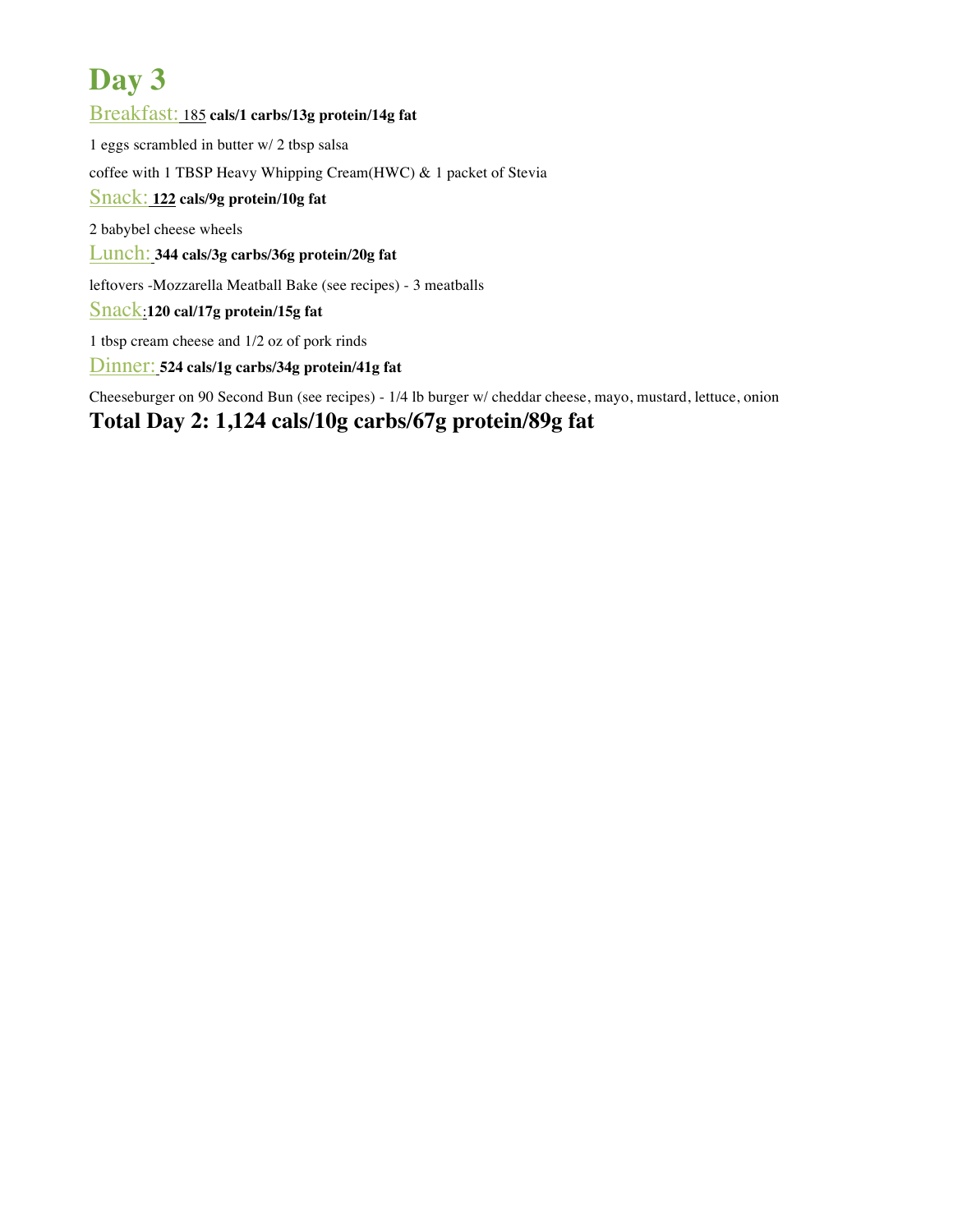Breakfast: **200 cals/3 carbs/11g protein/17g fat** 2 strips of bacon, 1 hard boiled egg coffee with 1 TBSP Heavy Whipping Cream(HWC) & 1 packet of Stevia Snack: **100 cals/4 carb/11g protein/5g fat** 1/2 C cottage cheese Lunch: **280 cals/7g carbs/27g protein/16g fat** mixed green salad with 4oz chicken and 2 T ranch Snack:**170 cal/2g carbs/6g protein/16g fat** 1 oz roasted almonds (28 almonds) Dinner: **490 cals/2g carbs/37g protein/36g fat** Blackened Salmon cooked in butter 6 spears of asparagus sauteed in butter **Total Day 4: 1,350 cals/20g carbs/144g protein/129g fat**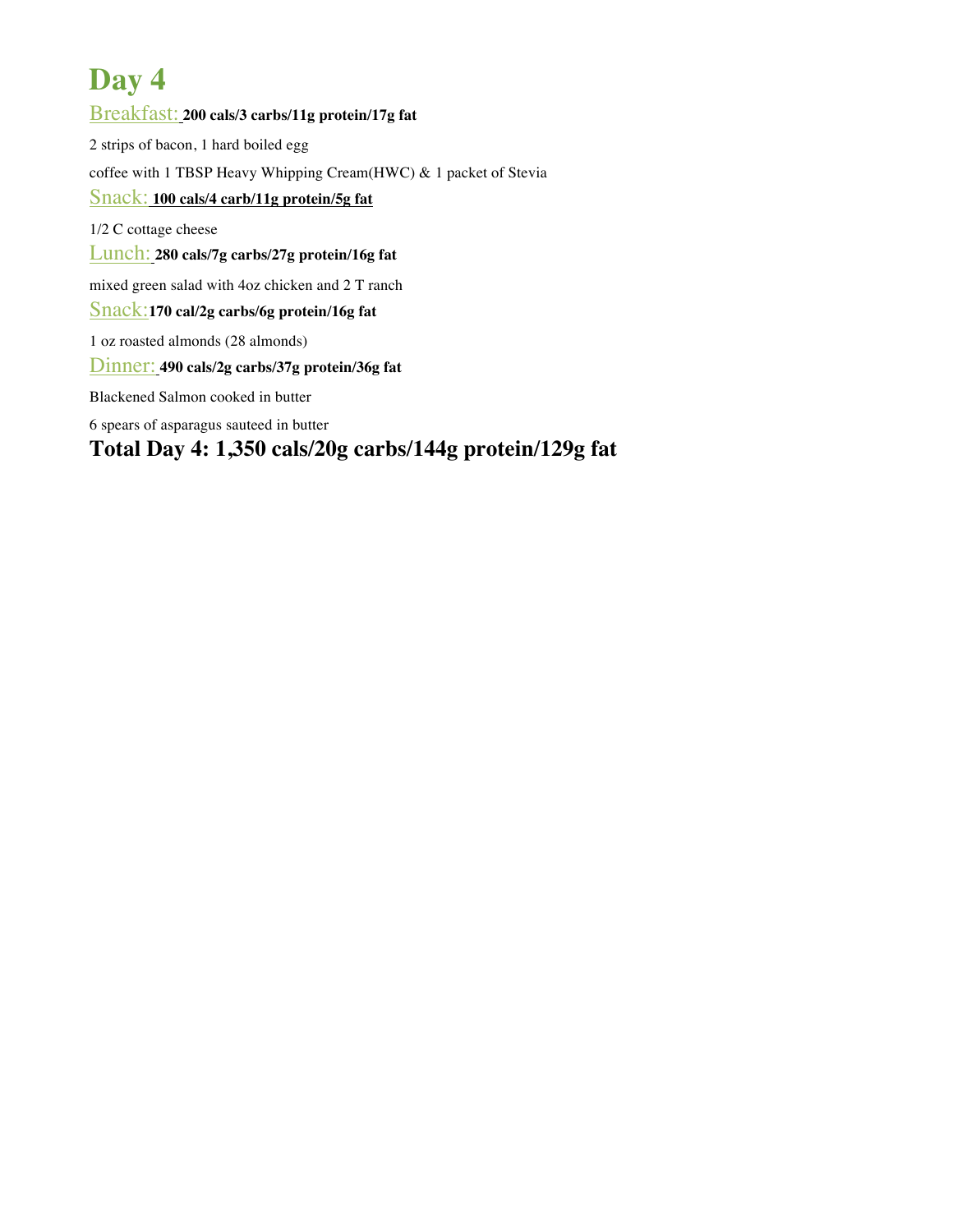#### Breakfast: **190 cals/2 carbs/12g protein/15g fat**

2 hard boiled eggs coffee with 1 TBSP Heavy Whipping Cream(HWC) & 1 packet of Stevia Snack: **100cals/3g carb/3g protein/9g fat** Aldi 100 calorie nut pack Lunch: **355 cals/2g carbs/13g protein/33g fat** 90 Second Bread (see recipes) grilled cheese Snack:**122 cal/1g carbs/9g protein/10g fat** 2 pickle spears and 1 Babybel Dinner: **282cals/5g carbs/32g protein/11g fat** Grilled chicken breast, 1 C of green beans with butter, side salad w/ Ranch Dessert

1/2 C Halo Top ice cream - **80cals/8g carbs/5g protein/3g fat Total Day 5: 1,129 cals/21g carbs/77g protein/81g fat**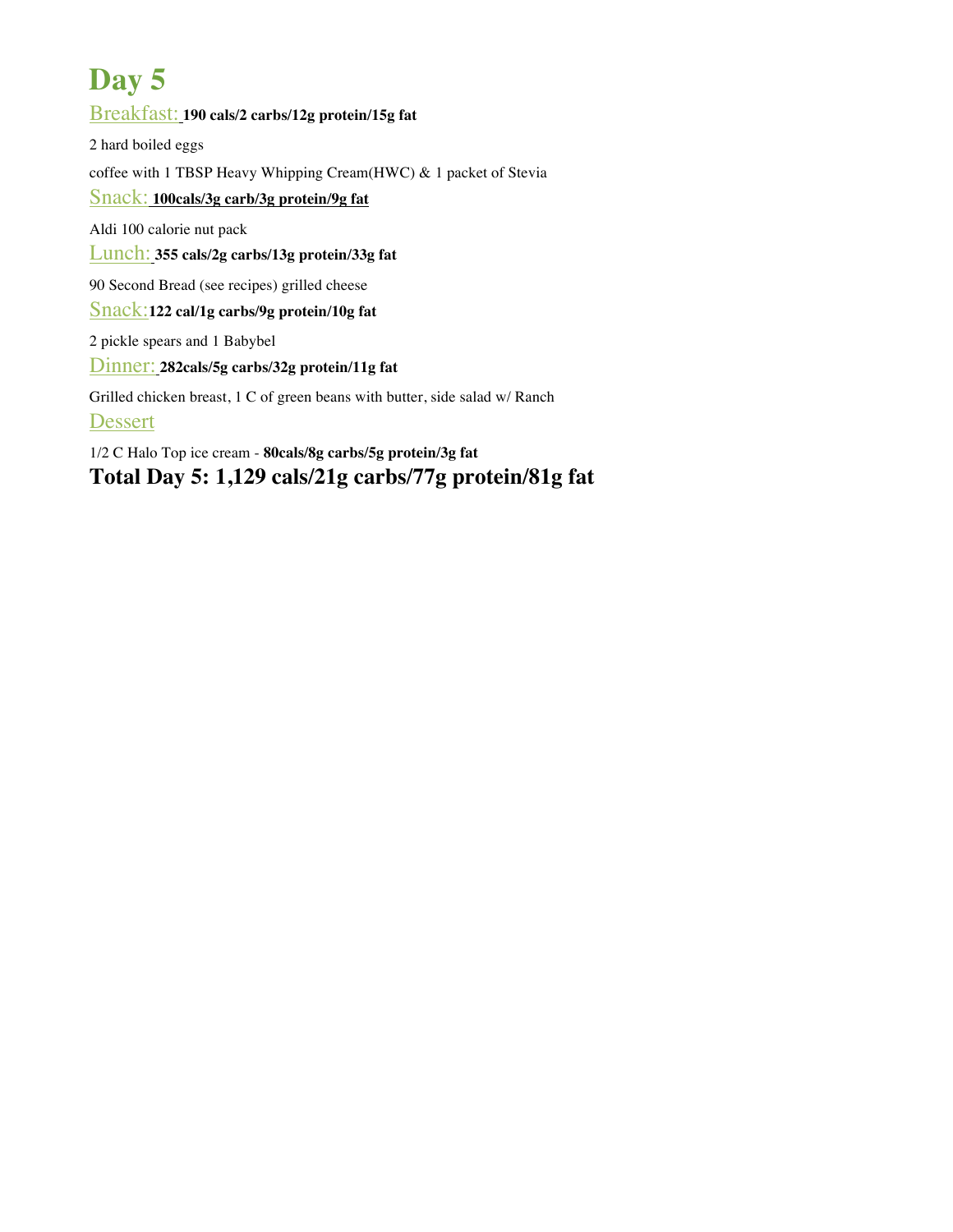Breakfast: **370 cals/2 carbs/17g protein/32g fat** 2 eggs fried in butter, slice of cheddar cheese coffee with 1 TBSP Heavy Whipping Cream(HWC) & 1 packet of Stevia Snack: **161cals/3g carb/7g protein/14g fat** Aldi 100 calorie nut pack 1 Babybel cheese Lunch: **249 cals/2g carbs/13g protein/33g fat** Avocado Chicken Salad (see my recipe) in lettuce Snack:**100 cals/17g protein/19g fat** celery sticks and 2 T garden veggie cream cheese Dinner: **577 cals/5g carbs/36g protein/44g fat** Cheesesteak Sloppy-Joe w/ 90 Second Bun

#### **Total Day 6: 1,457 cals/12g carbs/80g protein/142g fat**